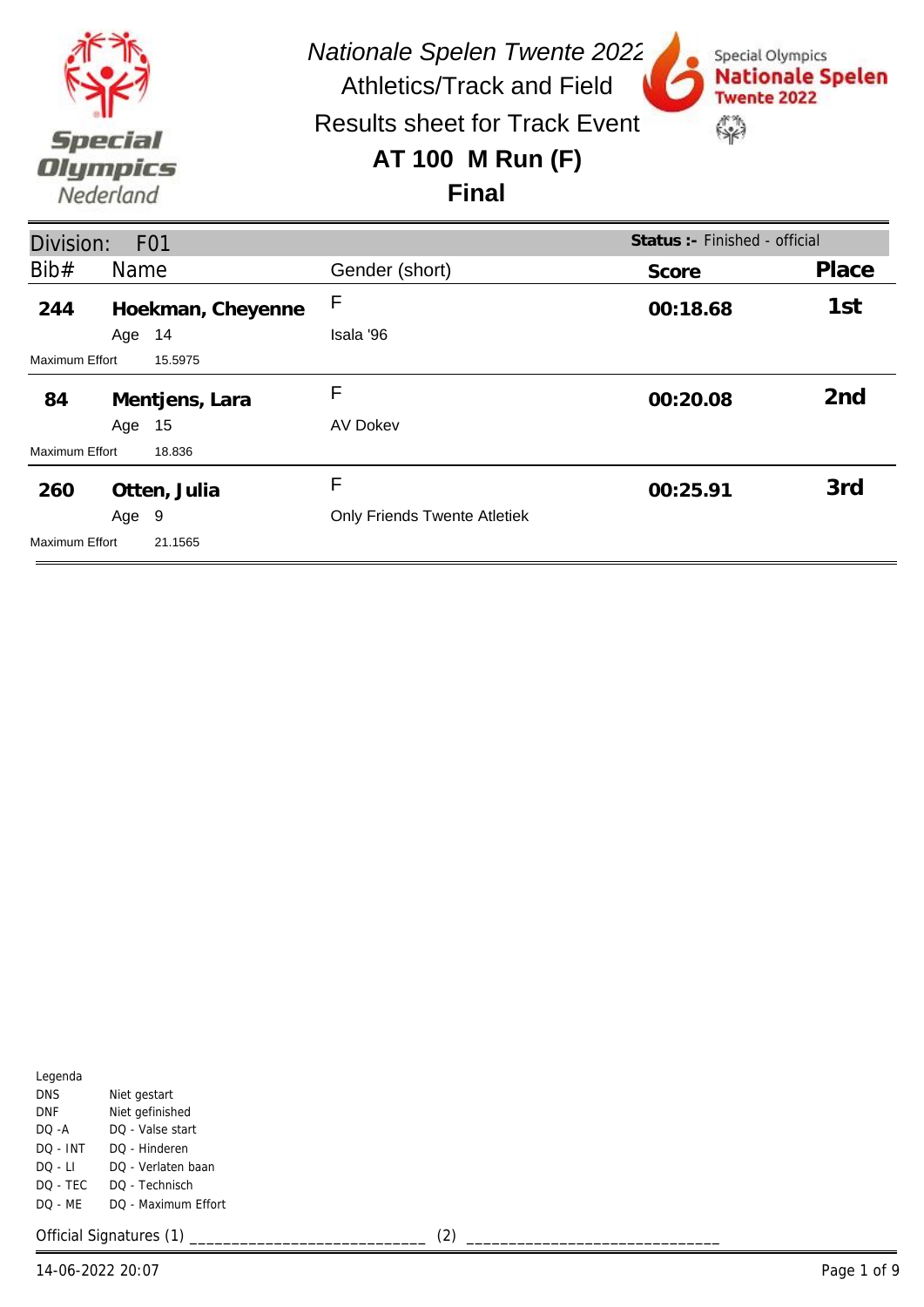

Special Olympics

**Twente 2022** 

\$

**Nationale Spelen** 

Results sheet for Track Event

# **AT 100 M Run (F)**

### **Final**

| Division:             |        | F <sub>02</sub>   |                        | Status :- Finished - official |                 |
|-----------------------|--------|-------------------|------------------------|-------------------------------|-----------------|
| Bib#                  | Name   |                   | Gender (short)         | Score                         | Place           |
| 157                   |        | Beukelman, Alicia | F                      | 00:15.93                      | 1st             |
|                       | Age    | 13                | <b>AV Scheldesport</b> |                               |                 |
| <b>Maximum Effort</b> |        | 13.3705           |                        |                               |                 |
| 74                    |        | Simons, Luka      | F                      | 00:17.78                      | 2 <sub>nd</sub> |
|                       | Age 13 |                   | AV '34                 |                               |                 |
| <b>Maximum Effort</b> |        | 14.586            |                        |                               |                 |
| 65                    |        | Hoekstra, Merel   | F                      | 00:17.99                      | 3rd             |
|                       | Age    | 15                | AV '34                 |                               |                 |
| <b>Maximum Effort</b> |        | 15.3595           |                        |                               |                 |

| Legenda   |                     |
|-----------|---------------------|
| DNS       | Niet gestart        |
| DNF       | Niet gefinished     |
| DO -A     | DO - Valse start    |
| DO - INT  | DO - Hinderen       |
| $DO - LI$ | DO - Verlaten baan  |
| DO - TEC  | DO - Technisch      |
| DO - ME   | DO - Maximum Effort |
|           |                     |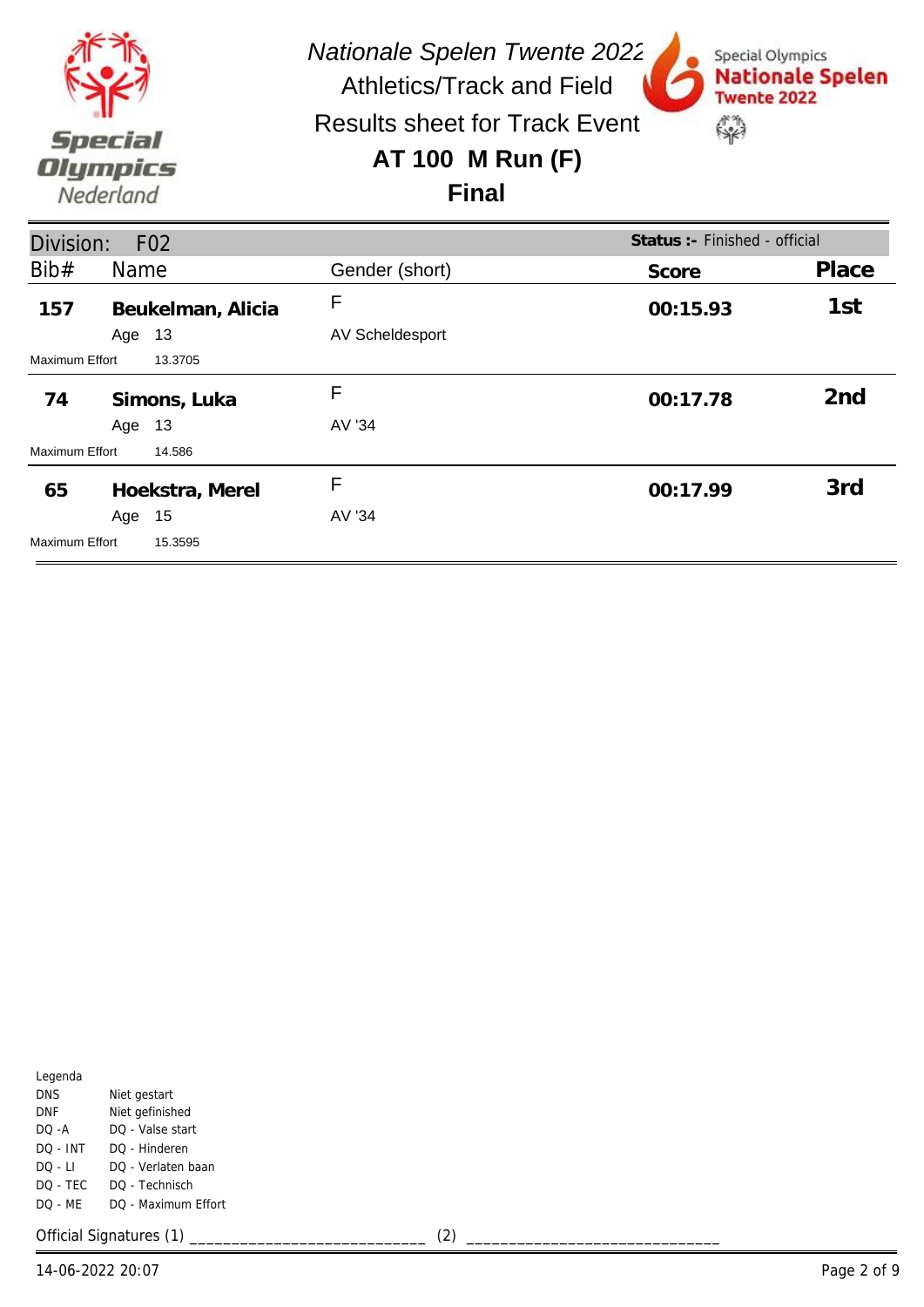

Special Olympics

**Twente 2022** 

 $\mathbb{S}^n$ 

**Nationale Spelen** 

Results sheet for Track Event

## **AT 100 M Run (F)**

#### **Final**

| Division:      |        | F <sub>03</sub>  |                       | Status : - Finished - official |                 |
|----------------|--------|------------------|-----------------------|--------------------------------|-----------------|
| Bib#           | Name   |                  | Gender (short)        | Score                          | Place           |
| 129            |        | Dekker, Minette  | F                     | 00:27.86                       | 1st             |
|                | Age 37 |                  | AV Lycurgus           |                                |                 |
| Maximum Effort |        | 24.123           |                       |                                |                 |
| 232            |        | Scheffer, Fleur  | F                     | 00:28.49                       | 2 <sub>nd</sub> |
|                | Age 41 |                  | <b>Hellas Utrecht</b> |                                |                 |
| Maximum Effort |        | 25.9675          |                       |                                |                 |
| 63             |        | Beekman, Babette | F                     | 00:40.52                       | 3rd             |
|                | Age 26 |                  | AV '34                |                                |                 |
| Maximum Effort |        | 33.2775          |                       |                                |                 |
| 196            |        | Ritsma, Jitske   | F                     | 00:23.48                       | DQ-ME           |
|                | Age 20 |                  | AV Zaanland           |                                |                 |
| Maximum Effort |        | 24.2675          |                       |                                |                 |

| Legenda  |                     |
|----------|---------------------|
| DNS      | Niet gestart        |
| DNF      | Niet gefinished     |
| DO -A    | DO - Valse start    |
| DO - INT | DO - Hinderen       |
| DO - LI  | DO - Verlaten baan  |
| DQ - TEC | DO - Technisch      |
| DO - ME  | DO - Maximum Effort |
|          |                     |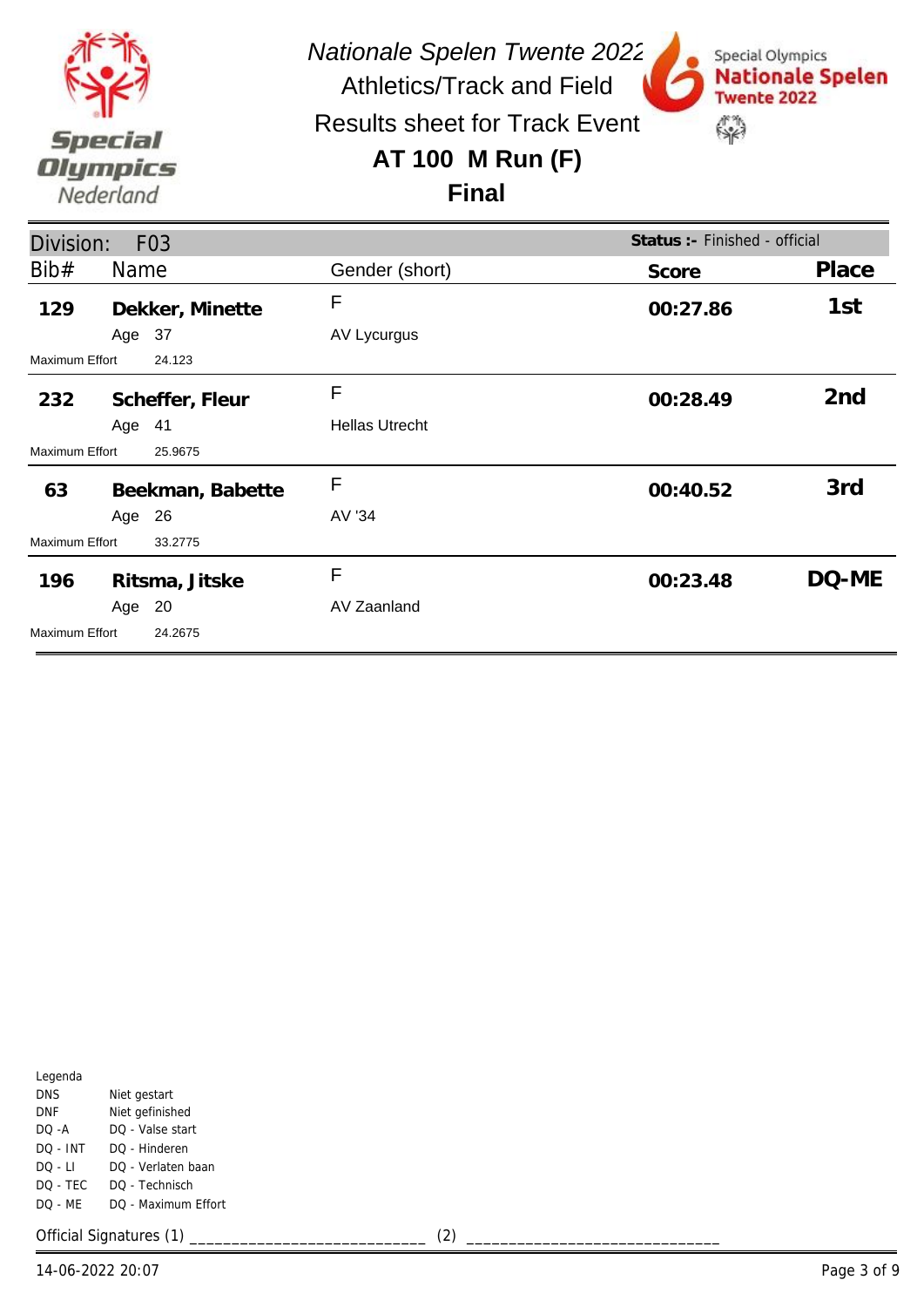

*Nationale Spelen Twente 2022*

Special Olympics

**Twente 2022** 

 $\mathbb{S}^n$ 

**Nationale Spelen** 

Athletics/Track and Field Results sheet for Track Event

# **AT 100 M Run (F)**



| Division:             |        | F <sub>04</sub>                     |                       | Status :- Finished - official |                 |
|-----------------------|--------|-------------------------------------|-----------------------|-------------------------------|-----------------|
| Bib#                  | Name   |                                     | Gender (short)        | Score                         | Place           |
| 256                   |        | Lamur, Jamilla                      | F                     | 00:24.49                      | 1st             |
|                       | Age 24 |                                     | Only Friends          |                               |                 |
| <b>Maximum Effort</b> |        | 21.76                               |                       |                               |                 |
| 270                   |        | Beemsterboer, Rianne F              |                       | 00:25.22                      | 2 <sub>nd</sub> |
|                       | Age 38 |                                     | SV Veendam Atletiek   |                               |                 |
| <b>Maximum Effort</b> |        | 21.335                              |                       |                               |                 |
| 184                   |        | Kwaak, Arianne van der <sup>F</sup> |                       | 00:25.57                      | 3rd             |
|                       | Age 33 |                                     | <b>AV Sprint</b>      |                               |                 |
| <b>Maximum Effort</b> |        | 21.743                              |                       |                               |                 |
| 3                     |        | Berg, Marloes van den F             |                       | 00:26.61                      | 4th             |
|                       | Age 42 |                                     | AAV '36               |                               |                 |
| Maximum Effort        |        | 23.698                              |                       |                               |                 |
| 98                    |        | Erp, Carlijn van                    | F                     | 00:28.41                      | 5th             |
|                       | Age    | 19                                  | AV Generaal Michaëlis |                               |                 |
| <b>Maximum Effort</b> |        | 22.984                              |                       |                               |                 |

| Legenda    |                     |  |  |  |
|------------|---------------------|--|--|--|
| <b>DNS</b> | Niet gestart        |  |  |  |
| DNF        | Niet gefinished     |  |  |  |
| $DO - A$   | DO - Valse start    |  |  |  |
| DO - INT   | DO - Hinderen       |  |  |  |
| DO - LI    | DO - Verlaten baan  |  |  |  |
| DO - TEC   | DO - Technisch      |  |  |  |
| DO - MF    | DO - Maximum Effort |  |  |  |
|            |                     |  |  |  |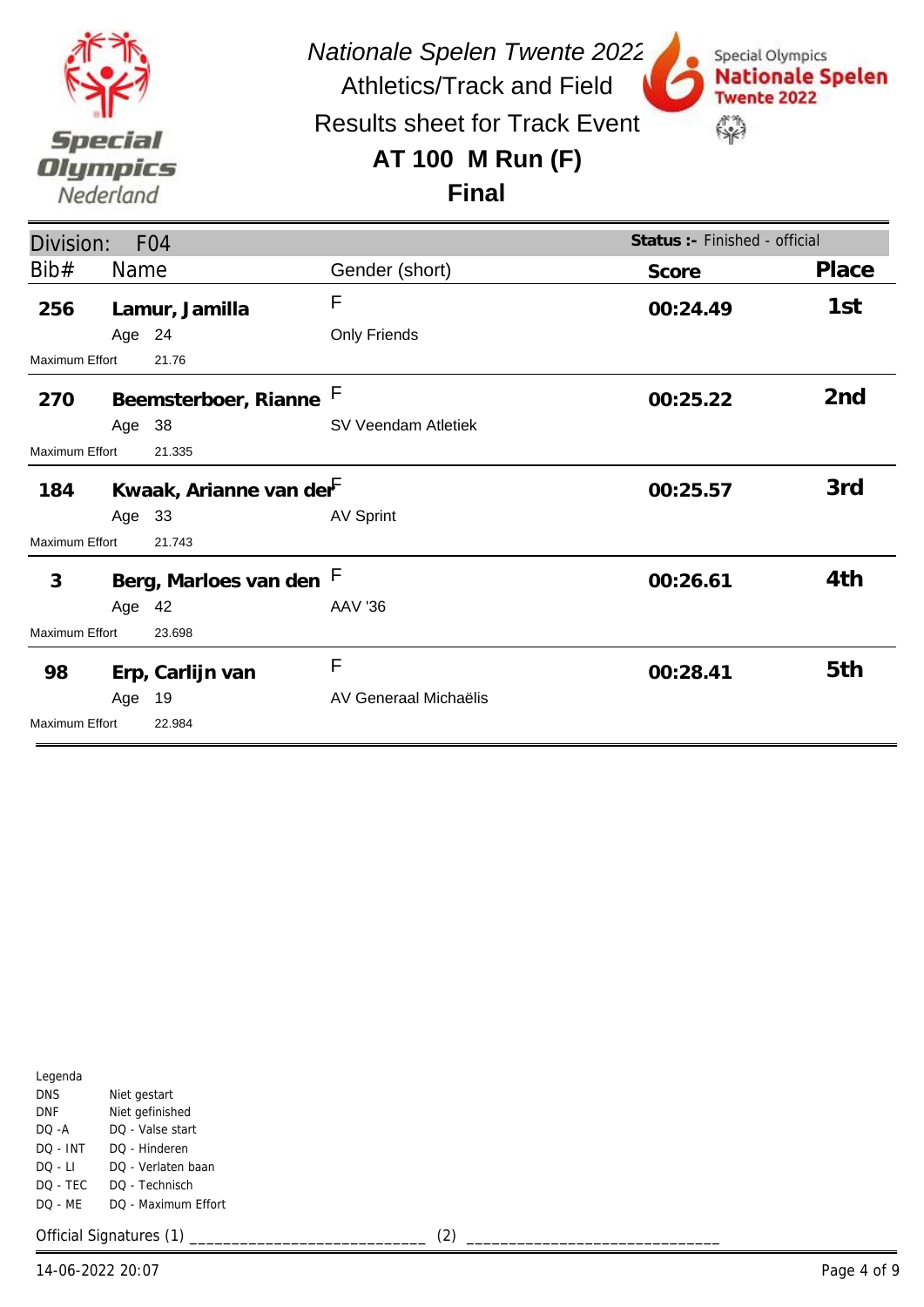

Special Olympics

**Twente 2022** 

\$

**Nationale Spelen** 

Results sheet for Track Event

# **AT 100 M Run (F)**

#### **Final**

| Division:      |        | F <sub>05</sub>          |                                     | Status :- Finished - official |                 |
|----------------|--------|--------------------------|-------------------------------------|-------------------------------|-----------------|
| Bib#           | Name   |                          | Gender (short)                      | Score                         | Place           |
| 182            |        | Haans, Kelsey            | F                                   | 00:21.17                      | 1st             |
|                | Age 27 |                          | <b>AV Sprint</b>                    |                               |                 |
| Maximum Effort |        | 19.0485                  |                                     |                               |                 |
| 258            |        | Brink, Marjolein van den |                                     | 00:21.38                      | 2 <sub>nd</sub> |
|                | Age 34 |                          | <b>Only Friends Twente Atletiek</b> |                               |                 |
| Maximum Effort |        | 19.4055                  |                                     |                               |                 |
| 118            |        | Bosch, Rosalie           | F                                   | 00:22.18                      | 3rd             |
|                | Age 20 |                          | AV Hanzesport                       |                               |                 |
| Maximum Effort |        | 19.5245                  |                                     |                               |                 |
| 137            |        | Kunst, Elise             | F                                   | 00:23.11                      | 4th             |
|                | Age 28 |                          | AV Lycurgus                         |                               |                 |
| Maximum Effort |        | 19.4055                  |                                     |                               |                 |
| 125            |        | Boot, Sabrina            | $\mathsf{F}$                        | 00:25.17                      | 5th             |
|                | Age 32 |                          | AV Lycurgus                         |                               |                 |
| Maximum Effort |        | 20.6975                  |                                     |                               |                 |
| 126            |        | Bouwhuis, Cecil          | F                                   | 00:25.68                      | 6th             |
|                | Age 51 |                          | AV Lycurgus                         |                               |                 |
| Maximum Effort |        | 21.165                   |                                     |                               |                 |

| Legenda    |                     |
|------------|---------------------|
| <b>DNS</b> | Niet gestart        |
| DNF        | Niet gefinished     |
| DO -A      | DO - Valse start    |
| DO - INT   | DO - Hinderen       |
| $DO - LI$  | DO - Verlaten baan  |
| DO - TEC   | DO - Technisch      |
| DQ - MF    | DO - Maximum Effort |
|            |                     |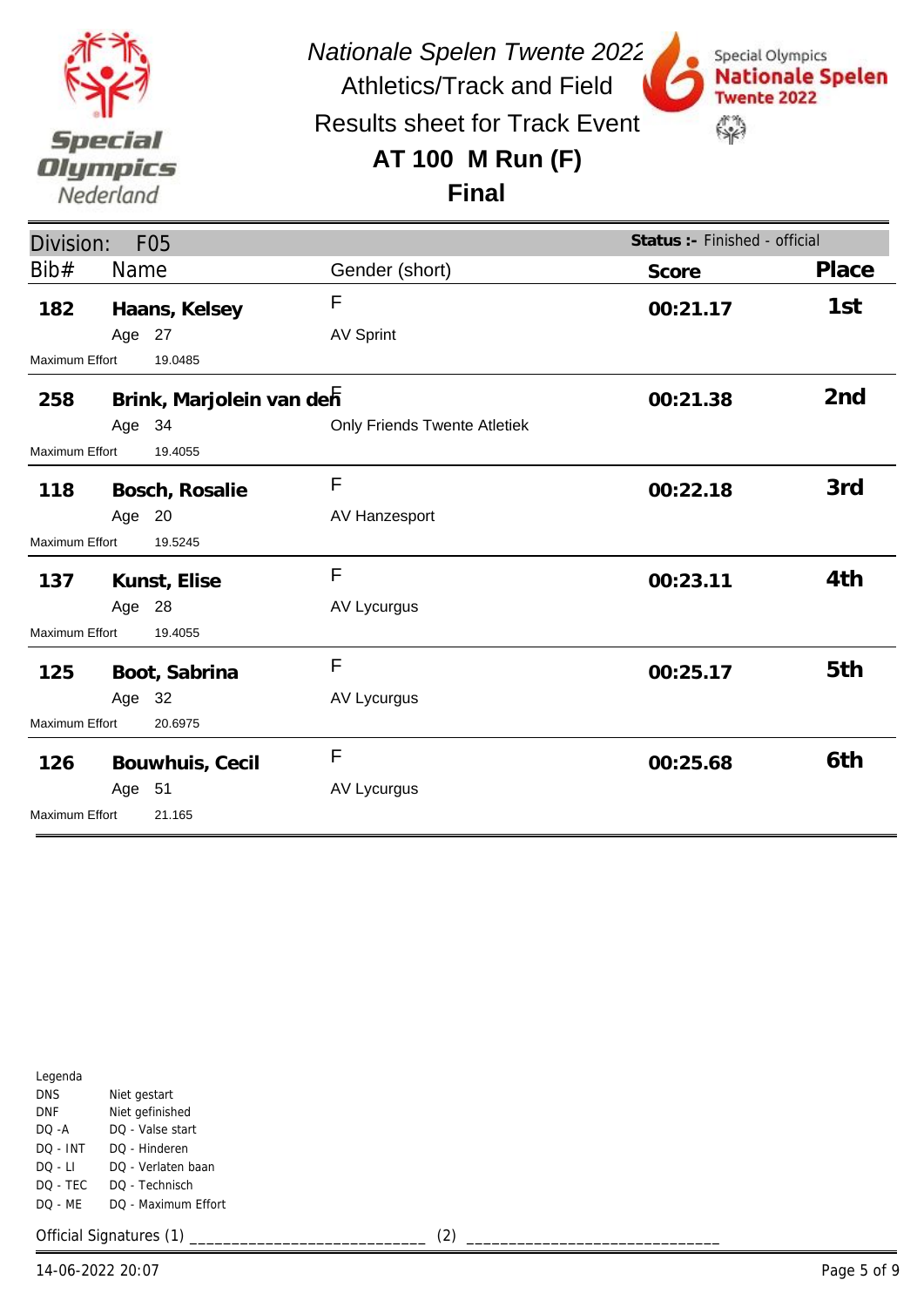

Special Olympics

**Twente 2022** 

\$

**Nationale Spelen** 

Results sheet for Track Event

# **AT 100 M Run (F)**

### **Final**

| Division:<br>F <sub>06</sub>    |                              |                      |                      | Status :- Finished - official |                 |
|---------------------------------|------------------------------|----------------------|----------------------|-------------------------------|-----------------|
| Bib#                            | Name                         |                      | Gender (short)       | Score                         | Place           |
| 168                             |                              | Wijsevelde, Nathalie | F                    | 00:19.79                      | 1st             |
|                                 | Age 37                       |                      | AV Scheldesport      |                               |                 |
| <b>Maximum Effort</b>           | 17.9435                      |                      |                      |                               |                 |
| 142                             |                              | Schorsij, Katinka    | $\mathsf{F}$         | 00:20.79                      | 2 <sub>nd</sub> |
|                                 | Age 19                       |                      | AV Lycurgus          |                               |                 |
| <b>Maximum Effort</b>           | 17.6715                      |                      |                      |                               |                 |
| 150                             | Weema, Sandra                |                      | F                    | 00:20.97                      | 3rd             |
|                                 | Age 36                       |                      | AV Lycurgus          |                               |                 |
| Maximum Effort<br>18.088        |                              |                      |                      |                               |                 |
| 279                             | Majoor, Demi                 |                      | F                    | 00:21.41                      | 4th             |
|                                 | Age 24                       |                      | SV Veendam Atletiek  |                               |                 |
| Maximum Effort                  | 18.19                        |                      |                      |                               |                 |
| 9                               |                              | Berkel, Fleur van    | F                    | 00:21.57                      | 5th             |
|                                 | Age 29                       |                      | <b>AAV '36</b>       |                               |                 |
| <b>Maximum Effort</b>           | 18.989                       |                      |                      |                               |                 |
| 169                             |                              | Dikkenberg, Vera     | $\mathsf{F}$         | 00:22.40                      | 6th             |
|                                 | Age 36                       |                      | AV Spark Spijkenisse |                               |                 |
| <b>Maximum Effort</b><br>18.088 |                              |                      |                      |                               |                 |
| 122                             | Speijker, Izabella<br>Age 23 |                      | $\mathsf{F}$         | 00:40.13                      | 7th             |
|                                 |                              |                      | AV Hanzesport        |                               |                 |
| 18.02<br>Maximum Effort         |                              |                      |                      |                               |                 |

| Legenda    |                     |
|------------|---------------------|
| <b>DNS</b> | Niet gestart        |
| DNF        | Niet gefinished     |
| DO -A      | DO - Valse start    |
| DO - INT   | DO - Hinderen       |
| $DO - LI$  | DO - Verlaten baan  |
| DQ - TEC   | DO - Technisch      |
| DQ - MF    | DO - Maximum Effort |
|            |                     |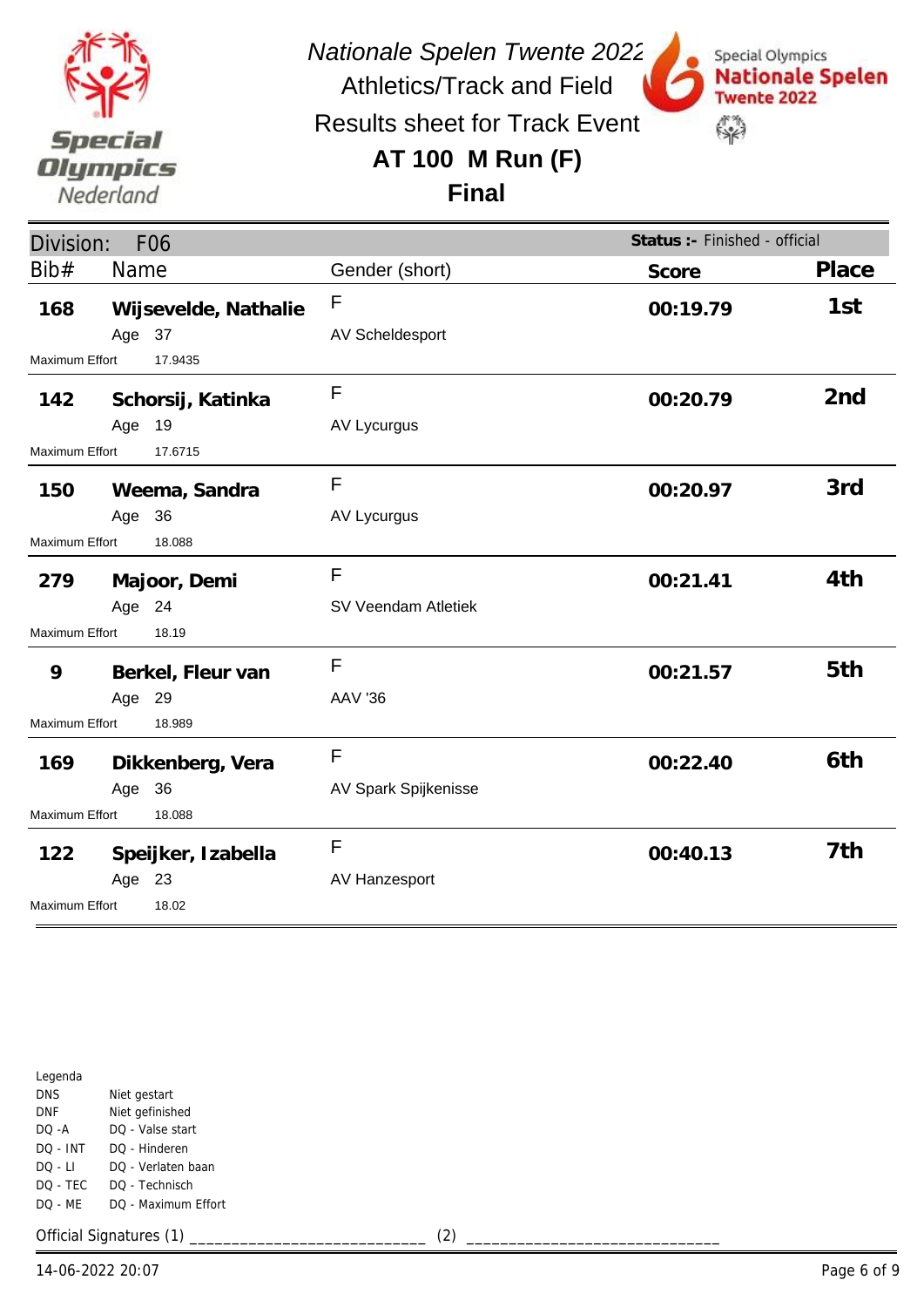

*Nationale Spelen Twente 2022*

Special Olympics

**Twente 2022** 

 $\mathbb{S}^n$ 

**Nationale Spelen** 

Athletics/Track and Field Results sheet for Track Event

# **AT 100 M Run (F)**

#### **Final**

| Division:                |        | F <sub>0</sub> 7                        |                                | Status :- Finished - official |                 |
|--------------------------|--------|-----------------------------------------|--------------------------------|-------------------------------|-----------------|
| Bib#                     | Name   |                                         | Gender (short)                 | Score                         | Place           |
| 216                      | Age 32 | Unij, Joyce                             | F<br>E.A.C. de Sperwers        | 00:19.36                      | 1st             |
| Maximum Effort           |        | 16.8045                                 |                                |                               |                 |
| 102                      | Age 54 | Kuik, Jolanda van                       | F<br>AV Generaal Michaëlis     | 00:19.54                      | 2 <sub>nd</sub> |
| <b>Maximum Effort</b>    |        | 16.592                                  |                                |                               |                 |
| 134                      | Age 28 | Knijn, Rosalie                          | F<br><b>AV Lycurgus</b>        | 00:19.60                      | 3rd             |
| Maximum Effort           |        | 17.2295                                 |                                |                               |                 |
| 162                      | Age 26 | Moolenbroek, Felicia vah                | AV Scheldesport                | 00:19.64                      | 4th             |
| Maximum Effort           |        | 17.2975                                 |                                |                               |                 |
| 151<br>Maximum Effort    | Age    | Weert, Dominique van F<br>16<br>17.3145 | <b>AV Lycurgus</b>             | 00:20.00                      | 5th             |
| 206                      | Age 28 | Feijen, Melissa                         | F<br>E.A.C. de Sperwers        | 00:20.01                      | 6th             |
| Maximum Effort<br>16.762 |        |                                         |                                |                               |                 |
| 44                       | Age 43 | Rietdijk, Frieda                        | F<br><b>AAV '36</b>            | 00:20.30                      | 7th             |
| Maximum Effort           |        | 17.2465                                 |                                |                               |                 |
| 18                       | Age    | Gareman, Judith<br>45<br>17.5015        | $\mathsf{F}$<br><b>AAV '36</b> | 00:21.52                      | 8th             |
| <b>Maximum Effort</b>    |        |                                         |                                |                               |                 |

Legenda DNS DNF DQ -A DQ - INT DQ - LI DQ - TEC DQ - ME Niet gestart Niet gefinished DQ - Valse start DQ - Hinderen DQ - Verlaten baan DQ - Technisch DQ - Maximum Effort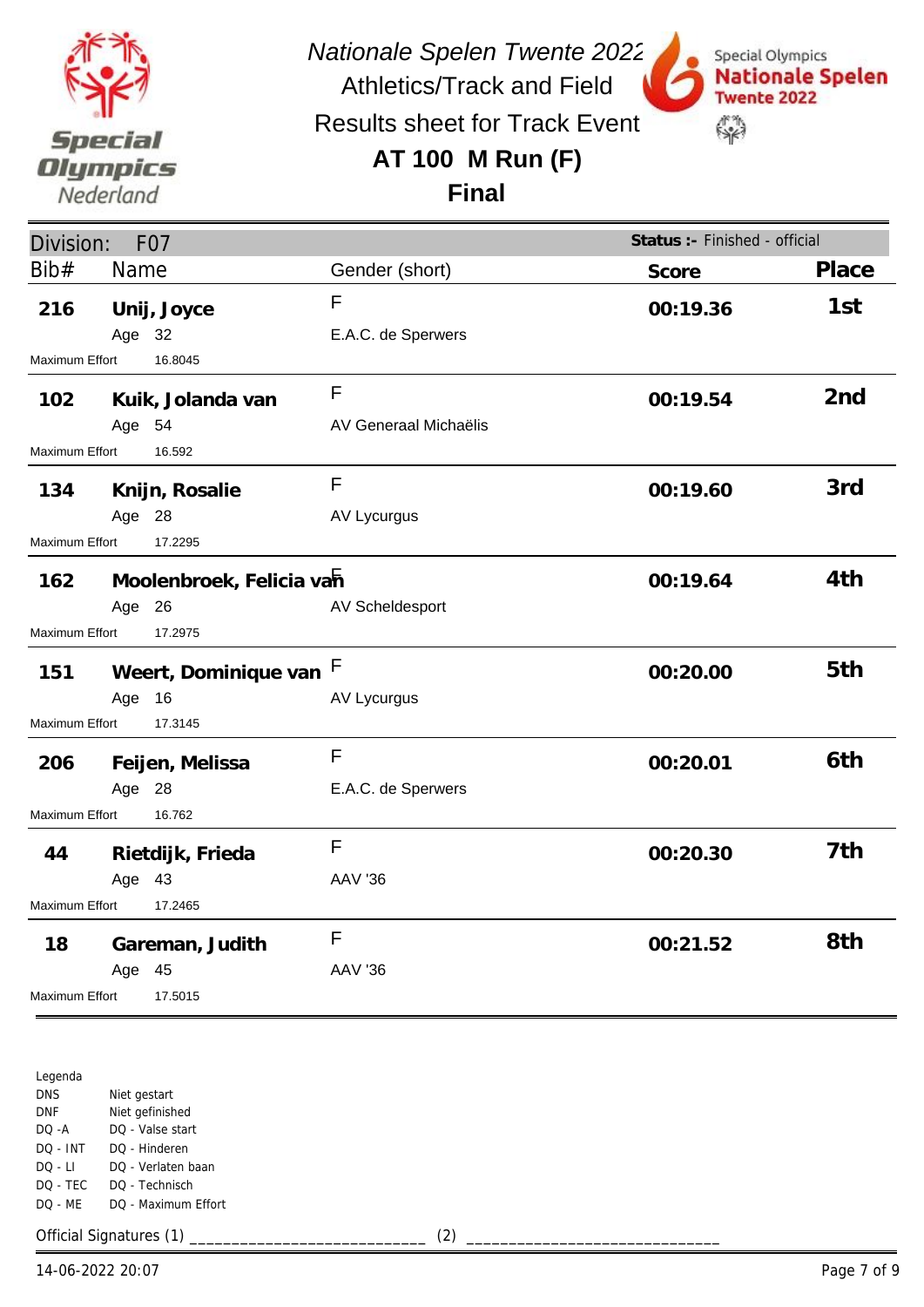

*Nationale Spelen Twente 2022*

Special Olympics

**Twente 2022** 

 $\mathbb{S}^n$ 

**Nationale Spelen** 

Athletics/Track and Field Results sheet for Track Event

### **AT 100 M Run (F)**

**Final**

| Division:                 |        | <b>F08</b>              |                     | Status :- Finished - official |                 |
|---------------------------|--------|-------------------------|---------------------|-------------------------------|-----------------|
| Bib#                      | Name   |                         | Gender (short)      | Score                         | Place           |
| 153                       | Age 24 | Zandwijk, Ghysandra van | AV Lycurgus         | 00:17.54                      | 1st             |
| <b>Maximum Effort</b>     |        | 15.4445                 |                     |                               |                 |
| 201                       |        | Muilwijk, Desta         | F                   | 00:17.66                      | 2 <sub>nd</sub> |
| Maximum Effort            | Age 17 | 15.3085                 | AV Zuidwal          |                               |                 |
| 29                        | Age 28 | Kempen, Lotte van       | F<br><b>AAV '36</b> | 00:18.44                      | 3rd             |
| Maximum Effort            |        | 15.4785                 |                     |                               |                 |
| 246                       |        | Kroese, Mirthe          | F                   | 00:18.53                      | 4th             |
|                           | Age 24 |                         | Isala '96           |                               |                 |
| Maximum Effort            |        | 15.674                  |                     |                               |                 |
| 111                       |        | Tok, Nicky van          | F                   | 00:18.69                      | 5th             |
|                           | Age 27 |                         | AV Gouda            |                               |                 |
| Maximum Effort            |        | 16.218                  |                     |                               |                 |
| 211                       |        | Hut, Sanne              | F                   | 00:18.85                      | 6th             |
|                           | Age 18 |                         | E.A.C. de Sperwers  |                               |                 |
| Maximum Effort<br>15.9205 |        |                         |                     |                               |                 |
| 271                       |        | Bosman, Melanie         | F                   | 00:19.43                      | 7th             |
|                           | Age 20 |                         | SV Veendam Atletiek |                               |                 |
| Maximum Effort            |        | 16.5835                 |                     |                               |                 |
| 112                       |        | Visser, Judith          | $\mathsf F$         | 00:20.83                      | 8th             |
|                           | Age 33 |                         | AV Gouda            |                               |                 |
| Maximum Effort            |        | 15.4445                 |                     |                               |                 |

Legenda DNS DNF DQ -A DQ - INT DQ - LI DQ - TEC DQ - ME Niet gestart Niet gefinished DQ - Valse start DQ - Hinderen DQ - Verlaten baan DQ - Technisch DQ - Maximum Effort